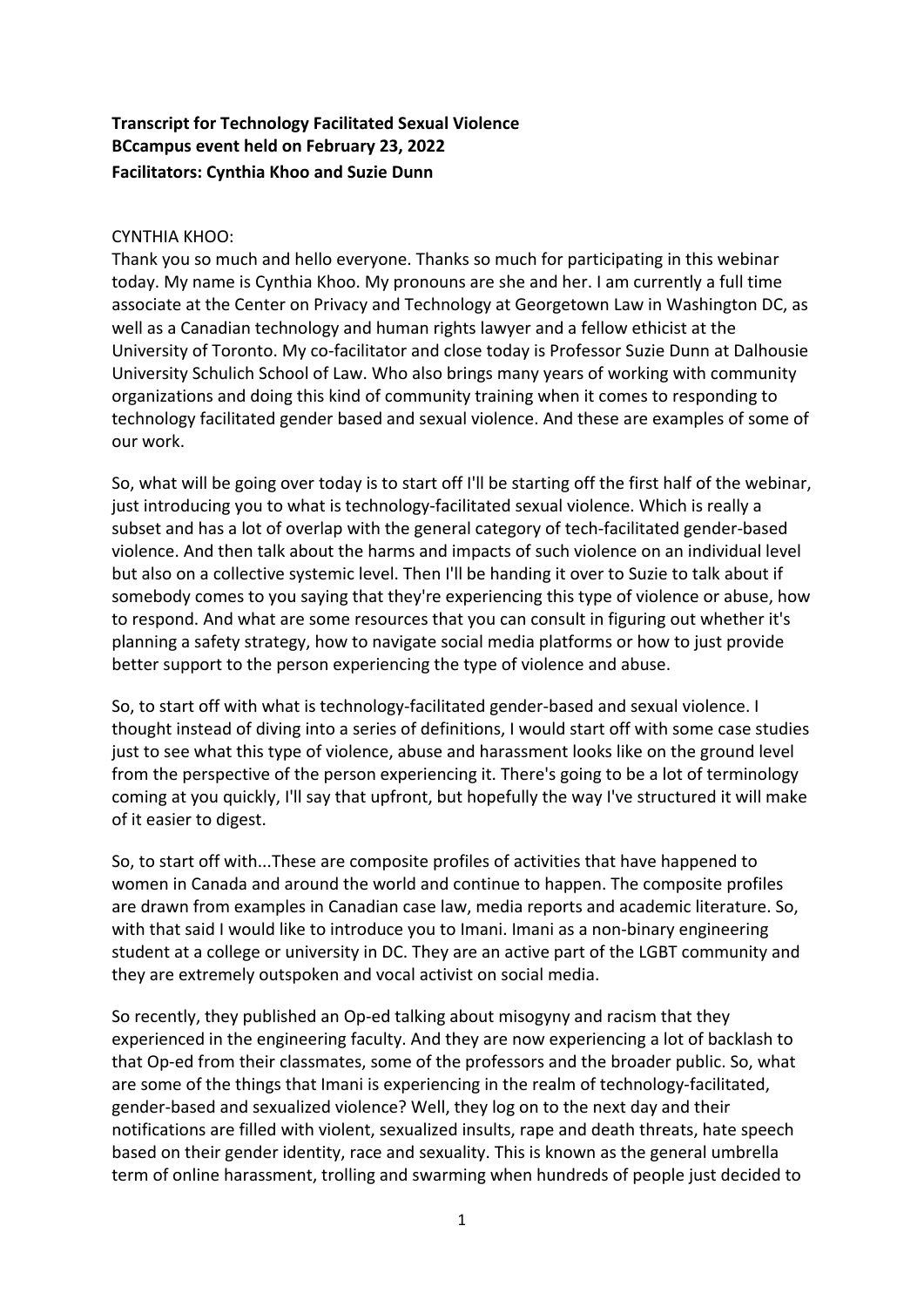target one person all at once. And further, they discover that someone's created nude photos of them and has manipulated videos to make them look unflattering or compromised.

This is a form of image-based abuse. Tweets and reddit post defending them are reported as violations of community standards and downvoted which tells the algorithm this is bad bury this post. While abusive posts and tweets are retweeted and upvoted which then changed the algorithm to say, Oh, this is getting a lot of engagement let's upload it. Let's show us more of this and push this to more people. At the same time their own Facebook page has been subjected to what's known as coordinated flagging. Which is when everybody decides to mass support a piece of content saying this is violating community standards. And because of faulty content moderation systems that Facebook is just now taking that with no due process or notice or anything. And so this additional resource that they are providing is now inaccessible. Similarly, their professional website is also being attacked through a coordinated attack by many people accessing their website all at the same time. Which means that overloads the website's servers and has now crashed and again is now inaccessible to anyone. So, this is what's known as a DDoS or DoS attack. Then, the next day they find out that somebody has published or gotten a hold of their home address and phone number and disseminated that all over the internet. This is known as doxing when someone's personal, private previously closely held information is now published online. And because technology-facilitated violence is cumulative and confounding and self amplified someone now takes that published information, makes a false call to the police and tells them that there's a bomb threat at our family home. Or a someone is holding a hostage there. And what that does is the police then takes that threat seriously and will send a SWAT team to that person's home. This started off as a type of prank, obviously a terrible prank, and people have gotten killed as a result of this activity. That's known as swatting because you're sending a SWAT team to somebody's home. So, this is just a sampling of types of technology-facilitated gender-based violence, abuse and harassment. Obviously, it can be sexualized or not sexualized. And oftentimes it is sexualized when it comes to women and girls members of marginalized gender identities. So, this is what happens though, some of the things that you can space if you're a public outspoken figure. So, taking it...But of course a lot of tech and non-tech abuse happens in a much more private space. So, what happens there?

This is another composite case study featuring a woman named Kendall who is a fine art student. Their significant partner is a police officer and they live together in an on off open relationship. And sometimes they will record sex videos of themselves for fun, and they've considered maybe even starting and only facts. So, technology-facilitated gender-based violence is a huge component of intimate partner violence. In fact, I believe a 2017 survey of Canadian women's shelters showed that among the respondents were 18 different forms of technology-facilitated violence and abuse that people seeking help from them had experienced. So, what are some examples of tech-facilitated gender-based intimate partner sexualized violence that someone might go through in this kind of scenario? Well, first off, her partner always seems to know where she is and has details about people and events that she's never mentioned. This may be due to the fact that he's installed software on her phone. Which is the type of consumer spyware that you can find in the Google Play Store or the Apple App Store that would lock your phone conversations, text messages, your private social media account, your GPS location at all times, your call histories. And then he can use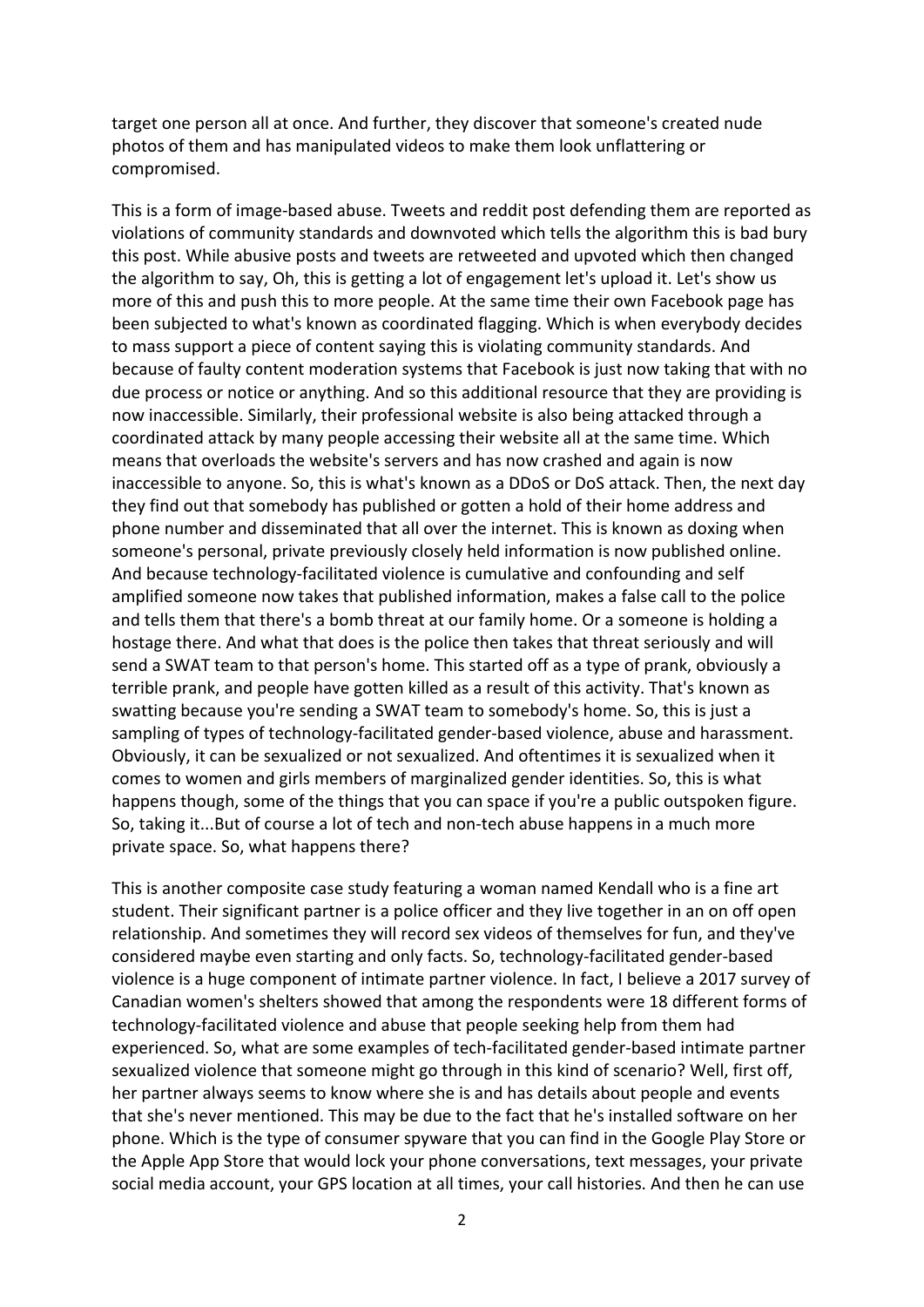that information. Sometimes it's corporate spying but sometimes the abusive partner will be completely open about it, saying, I'm watching you. I know what you're doing. Don't try to do anything against me. And that ends up becoming what Molly Jane Lynch has called a technology-facilitated coercive control. He might also pretend to be her on her social media accounts. Of course, that impersonation. He's also secretly set up a hidden webcam in their bedroom as a form of voyeurism. These are, of course, crimes in Canadian law. Finally, she confronted him threatens to break up with him. And he threatens to email all of her private sexual photos, intimate photos and videos to her friends, family and co-workers unless she stays with him and does everything he says. And this is what's known as sextortion. When he threatens to abuse someone's intimate photos and videos unless you do what they tell you to. She refuses and changes her mind. He distributes the photos anyway. This is a crime in Canada. A nonconsensual distribution of intimate images. Known as a form of sexual violence. And again, going back to that amplification and building aspect, other people online who don't know either of them now take these circulated materials to create fake but very realistic looking pornographic videos of her. Cheapfakes are using commonly available video editing techniques that are available now. Deepfakes are what we're seeing this type of violence and increasingly trend towards, which is a type of technology where artificial intelligence uses pre-existing video footage, photos of people in order to create videos that makes it appear as if they've said or done things that they've never actually done but it looks like real video footage. And lastly, this does not have a pat name attached to it but it is something that's happened. There's a case involving two gay men in the United States where someone set up a fake personal ads, sending men to their ex's home and workplace to have sex with them without their knowledge claiming that they consented she said it was part of a rape fantasy. So, these are all different types of behaviors that all constitute a technology-facilitated gender-based and sexual violence. And I want to stress that hopefully it's clear you obviously do not have to be a public figure or an activist or someone who's dating or in a partnership for these to happen to you. This is just a way that I felt would make all of the terminology easier to digest. But as long as somebody has decided to target you for whatever reason whether they are a stranger or not, these are the types of behaviors that someone might be subjected to.

So, this brings us back to our question of what is a facilitated gender-based and sexual violence? You now have specific examples of types of behavior that this term covers. But just to draw some overarching common factors of what it means as a society wide phenomenon and at our schools, for example. So, first off, it is part of a continuum of gendered oppression. So, you can tell that there's a broad spectrum of activities. Whether it's just one random, mildly harassing tweet once a month all the way up to somebody setting up a fake website with all of your nude photos and videos lying about you sending it to all your co-workers and your friends and family. This type of behavior is rooted in a preinternet, misogynistic beliefs, sexist norms, patriarchal rape culture and that's important to remember because a lot of times people end up saying, Oh, well, it's the internet's fault or this wouldn't happen at work or Facebook or TikTok. And all those things absolutely exacerbate the problem. Play a role. And that's why we're here. We have to remember that the problem did not start with the internet and it won't end with the internet. Of course, it is gender and intersectional. The problem disproportionately impacts women and girls. With statistics supporting that with both compelling and unique harms to those in multiple marginalized groups. So, for example, intersecting with race, disability or income, for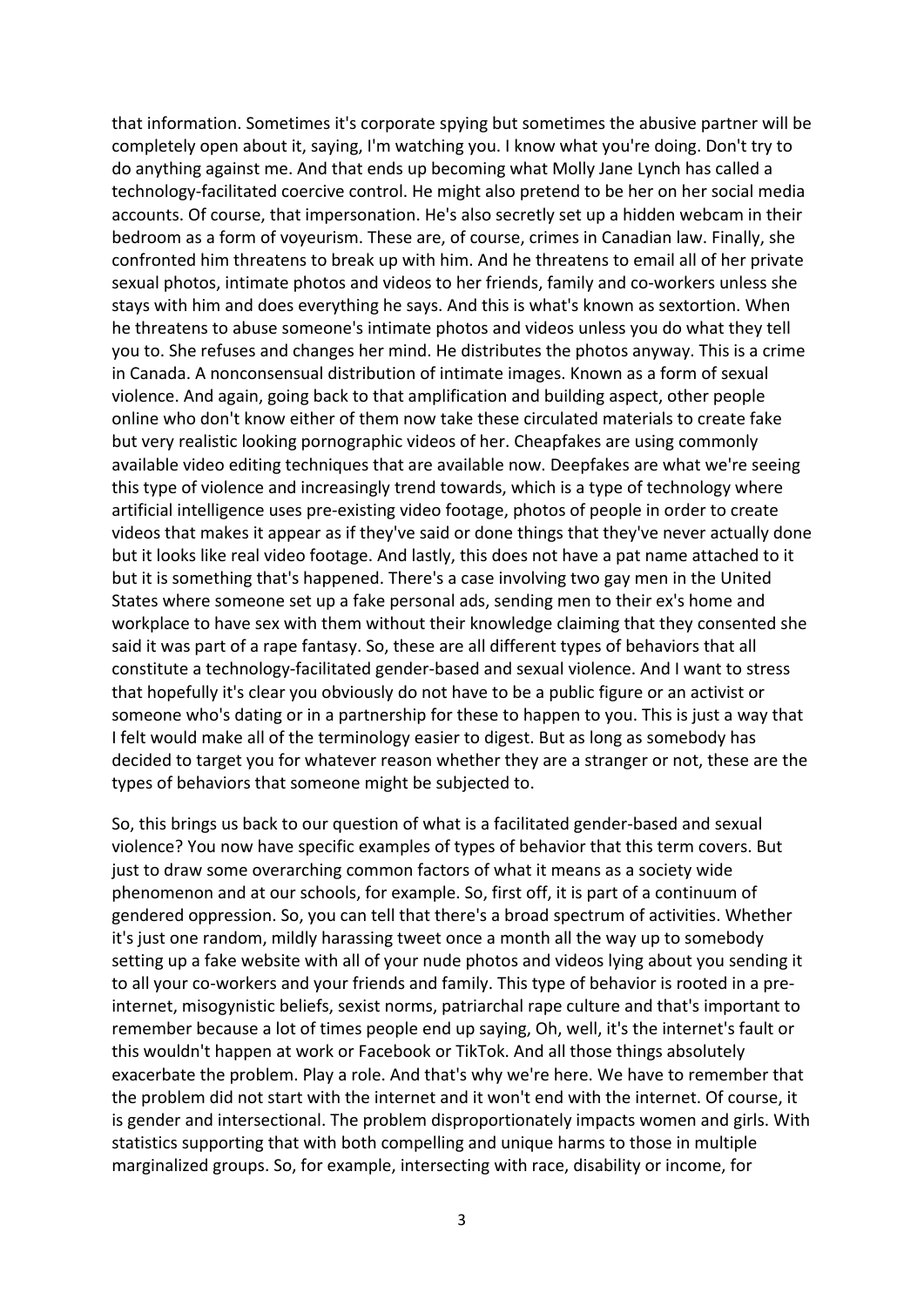example. How this is done? I think pretty clear it's done through devices such as phones, social media platforms, private messages. But something that might be less clear is that as a result of the abuse coming through these particular channels lends it a form of intimacy that it might not otherwise have if someone was just grabbing you off the street, for example. Because you're at home, on your phone in your bed and you're reading this and then all of a sudden this really violent message comes in to what is generally your personal space. And so that can end up having a much deeper impact.

Next. Again, because of it's all technology-facilitated happens online some people will tend to underplay the impacts and the harm. But by this point in time, especially after two years of this pandemic, I think there should be clear to everyone if it wasn't already that online is offline. There is no online world and a real world it's all the same world. If you are silence online then that is you being shut out of the public sphere. And so we need to start abandoning if you haven't already this false dichotomy between online and offline because it's an artificial distinction. Doesn't make sense. Especially for students. People who are students now are probably digital natives so make even less sense to them. Tech-facilitated sexual violence, it is underreported for all the same reasons that other gender violence and sexual violence is underreported. But now even more so because you put on top of that a layer of technological illiteracy whether that's from the authorities, institutions or law enforcement. And so that contributes to further victim blaming and not understanding of, well, this is where you get, oh, well, it's just a Facebook post what's the big deal? Or, well, if you didn't want the photo shared then you shouldn't have posted it. Things like that. And as part of that misunderstanding there's two ideas I'd like to leave you with in terms of understanding what is tech-facilitated gender-based and sexual violence. The first one is that because it all happens online, on one level it is just speech or just expression, right? It occurs through text messages, through memes, through images and videos sent online. But just because it occurs through a medium of expression, that is expression, that doesn't mean it is just words or just speech. They actually constitute substantive actions with devastating tangible impacts on people's lives. The last thing is that if you...I was going to say you take one thing away from this webinar that's wrong but there's many things you can take from this webinar. But hopefully this is one among them which is to abandon the term cyber bullying. It is so outdated by this point. And it does not do justice to what this phenomenon actually is, what these behaviors are and that impact what they have both on an individual and on a systemic level. It minimizes and obscures the extent of the harm. It raises the systemic and structural nature of how this is a form of gendered-based hate. And it undermines what's actually happening and obscures our understanding because it's so much more than what this term evokes. Which is essentially children being mean to each other on a playground which is not what this is.

So, in terms of bringing these slightly closer to home I thought I would go over some concrete examples that have actually happened on Canadian campuses. So, the first one...And actually I will give a content warning at this point just because these all involve things happening on social media and potentially graphic and definitely violent and misogynistic language. So, to start off with at the University of Ottawa recently. There was a Facebook chat leaked where five men were essentially talking about committing sexual violence against the president of the Student Union at University of Ottawa at that time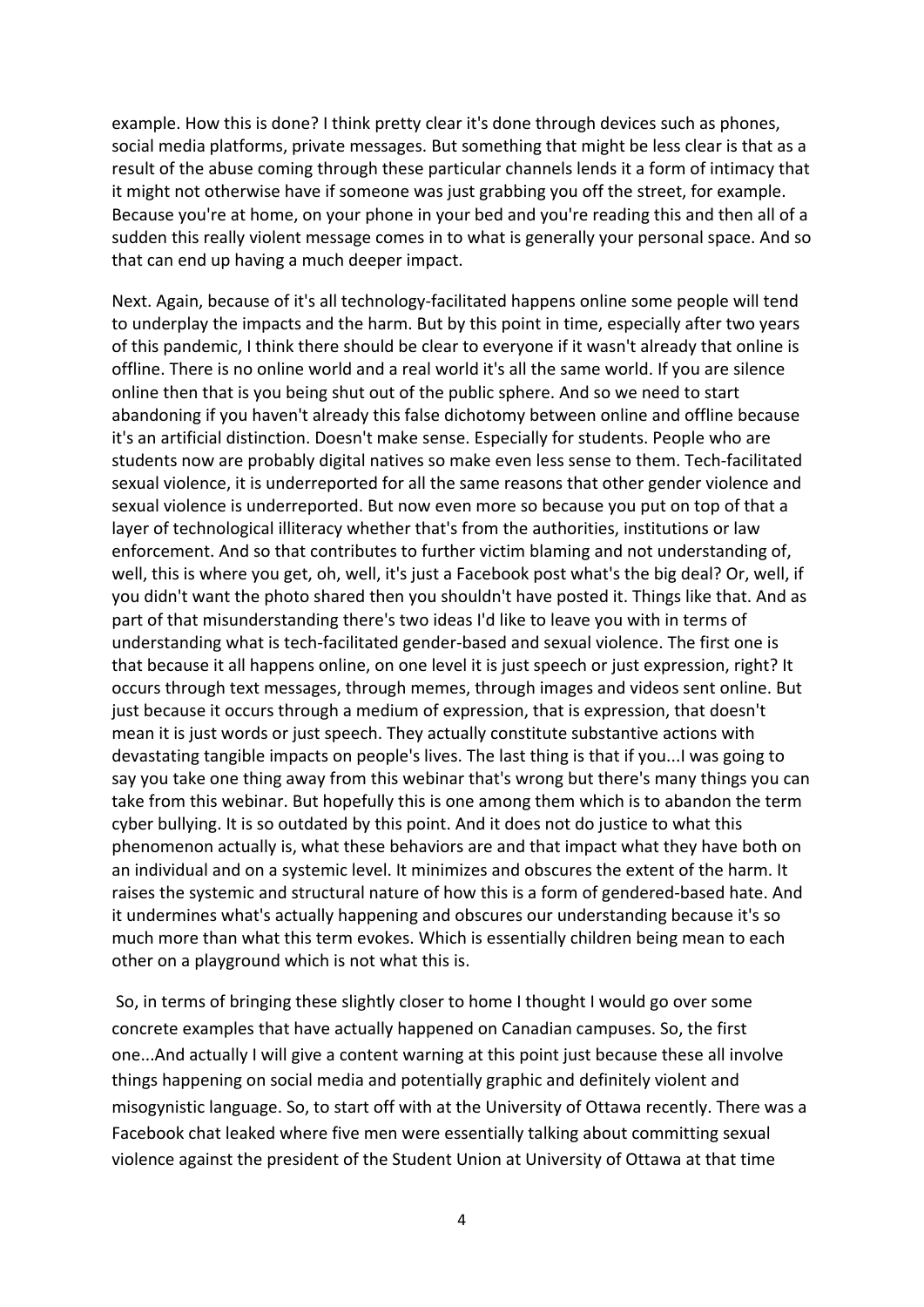essentially saying that she should be punished sexually. At the University of Dalhousie Faculty of Dentistry there was a 15 men who started a Facebook group called The Gentlemen's Club or something like that. They voted on which female classmates they would commit sexual violence to. They joked about drugging women with chloroform and nitrous oxide before sex. And as both Schulich professor Jane Bailey has mentioned. We'll talk. These are future medical professionals who are going to be rendering patients unconscious in the future during surgical procedures. And they're talking about rendering women unconscious before sex. Up then at Western University recently. This is actually an example that I put up here that slightly flipped the script because the sexual violence wasn't happening through social media and technology. What happened is that there was a series of TikTok videos published during Orientation Week during a week at Western that alleged up to 30 female students were drugged sexually assaulted allegedly at a first year residence. And for an entire evening if not day this was this information was only available on TikTok. And none of the allegations were investigated until people were making enough noise about it on TikTok and on Twitter saying this is happening, why is no one investigating? Finally, Western start investigating and then mainstream media started covering it one or two days later. But all of the point of that is just to say that it's really easy, I think, to get out of touch and not quite understand what's happening if you don't have firsthand experience of being on these platforms yourself. And so that might be something as a way of helping to support students. It's just doing that self-education to know, OK, How do these platforms...? What are the dynamics of it? That's kind of hard to get across unless you're actually on it. So, to wrap up the section I will just briefly go over what are some of the harms and impacts of tech-facilitated gender-based violence and sexual violence? I am completing to two just because we thought as an introductory webinar it would be helpful for you to have the full context of all of that activity in the sphere of which sexual violence is a subset. And often perpetrated through the same channels and in the same ways. So, the harms and impacts occur again on an individual and on a collective systemic level. First, of course, you have psychological impacts, fear, anxiety, depression that can lead people to self-harm and death by suicide as well as long lasting emotional and mental trauma that extends far beyond the timeline of the abuse itself if it does end. This of course can lead to physical illness as well as violent attacks. We know, for example, that online misogynistic rhetoric and hate speech has led to offline violence such as the Toronto van attack, for example, that was committed by someone who had spent a lot of time in cell forums. In addition, people have been threatening to the point of needing to move homes and schools for their safety. Then you have the social impacts such as isolation, ostracization. Something that the internet and social media allows in particular is for the person who's the abuser can actually start weaponizing the victim or survivors social networks against them. Because if in physical space, work, school, dating, family are all in separate spheres and might be separated. Now online they're all in the same space. And so the abuser can work that to their advantage and start turning their networks against the person who's been subjected to abuse, cut them away and just further isolate them or embarrass or shame them. Which then leads to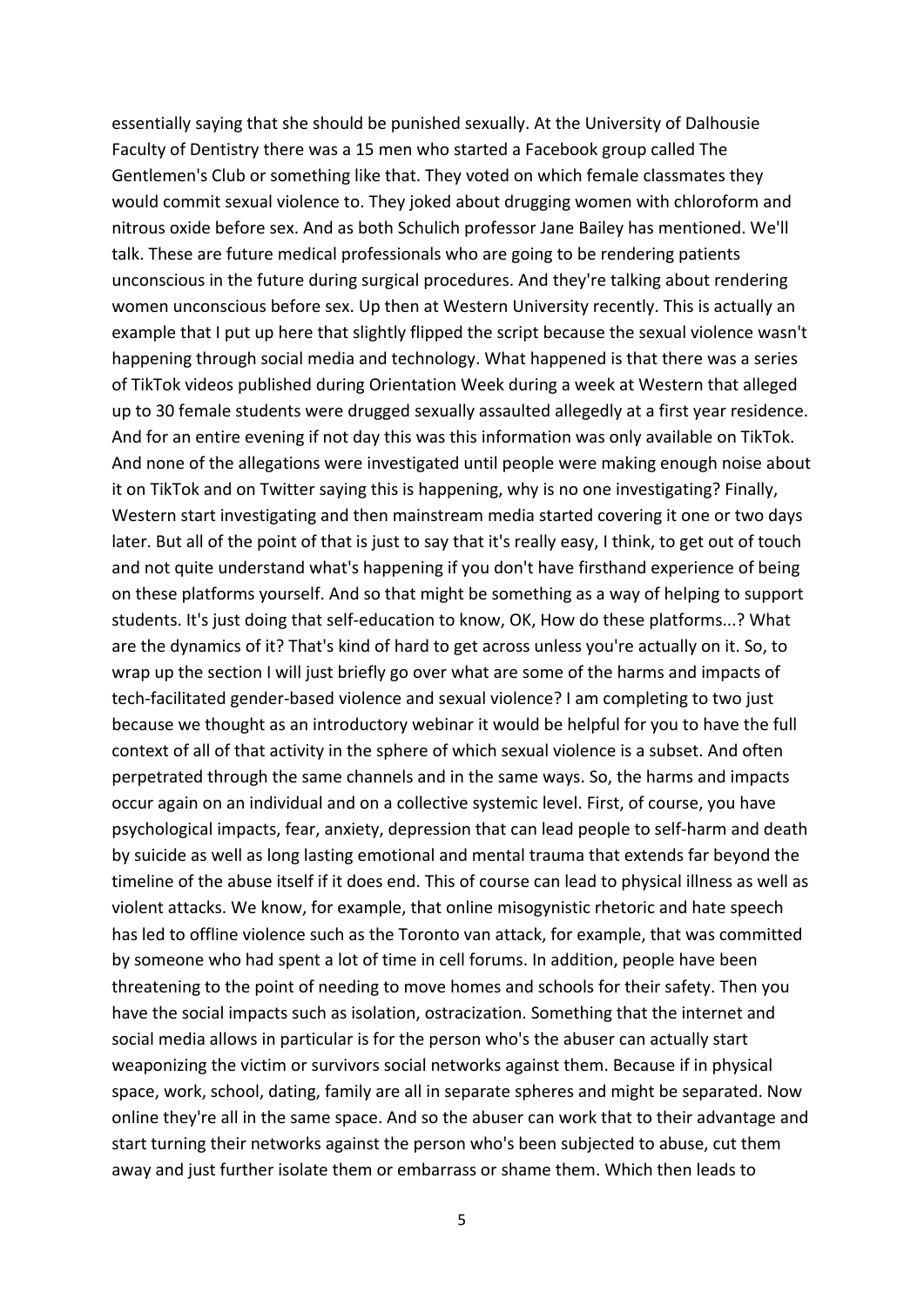further ostracization and isolation. Particularly, when it comes to students who are at an extremely vulnerable stages of their careers. They're just starting out. This type of abuse can lead to lost opportunities for career advancement. It can prohibit them from fulfilling their work or academic responsibilities. So, that's probably important to note from a support perspective and potentially impact the reputation as well. So, for example, Justice Laurie Douglas several years ago was penalized professionally due to being subjected to her nude images being distributed without her consent. So, she was professionally punished for somebody else committing sexual violence against her. Of course, there's potential financial abused involved but even if there's no financial abuse, again, tech-facilitate violence if you being persecuted everywhere you go online that could lead to miss wages the cost of legal support or professional support and medical costs of health care or cost of having some sort of backup or extra plan. So, those are a lot of things that someone might experience on the ground who is subjected to these types of behaviors and activities. But again, I think it's really important to stress that this is not just an individual harm that can be solved from a person by person basis. Although it obviously has to be addressed on that level. It is also a societal problem. This leads to women and girls as a class being unable to be full members of society and to participate in the public sphere on an equal basis to people who are not systematically targeted for this kind of abuse and harassment and violence. So, you can see this for example, because it is women who are journalists and politicians and feminists and activists who tend to be the most targeted. And I don't think it's a coincidence that is to be women who are in the public sphere try to influence society and politics and culture. And that of course leads to where I generally started which is all these amounts to a violation of their fundamental human rights. Whether that is the right to privacy, the right to equality or the right to freedom of expression because there are signs online. You can just see how all of these behaviors together wherever you go just results in essentially just a web of silencing and persecution surrounding the person who is subjected to this. So on that note, I'm going to pass it over to Suzie.

### SUZIE DUNN:

Great. Thanks Cynthia. I'll just take a minute to share my screen. While I get this going. Yeah. So, I'm a professor at Dalhousie and I work a lot of these issues. And I just want to acknowledge that Dalhousie sits on Mi'kmaq the traditional territory of the the Mi'kmaq people and that we're all treaty people.

One thing that Cynthia and I both wanted to point out as is that we will be sharing the slides. This is a really complex issue and trying to fit even an introduction to technologyfacilitated sexual violence. Let alone other issues of technology-facilitated gender-based violence. It's is difficult to do in an hour. I think we probably could have spent a whole day on this. But we will share our slides and we will share our resource list. And then, of course, we have an upcoming webinar in about a month or so that will get a bit into the law and what legal protections people have when they experience technology-facilitated violence. But for now, what will be speaking about is really how to respond to people who've been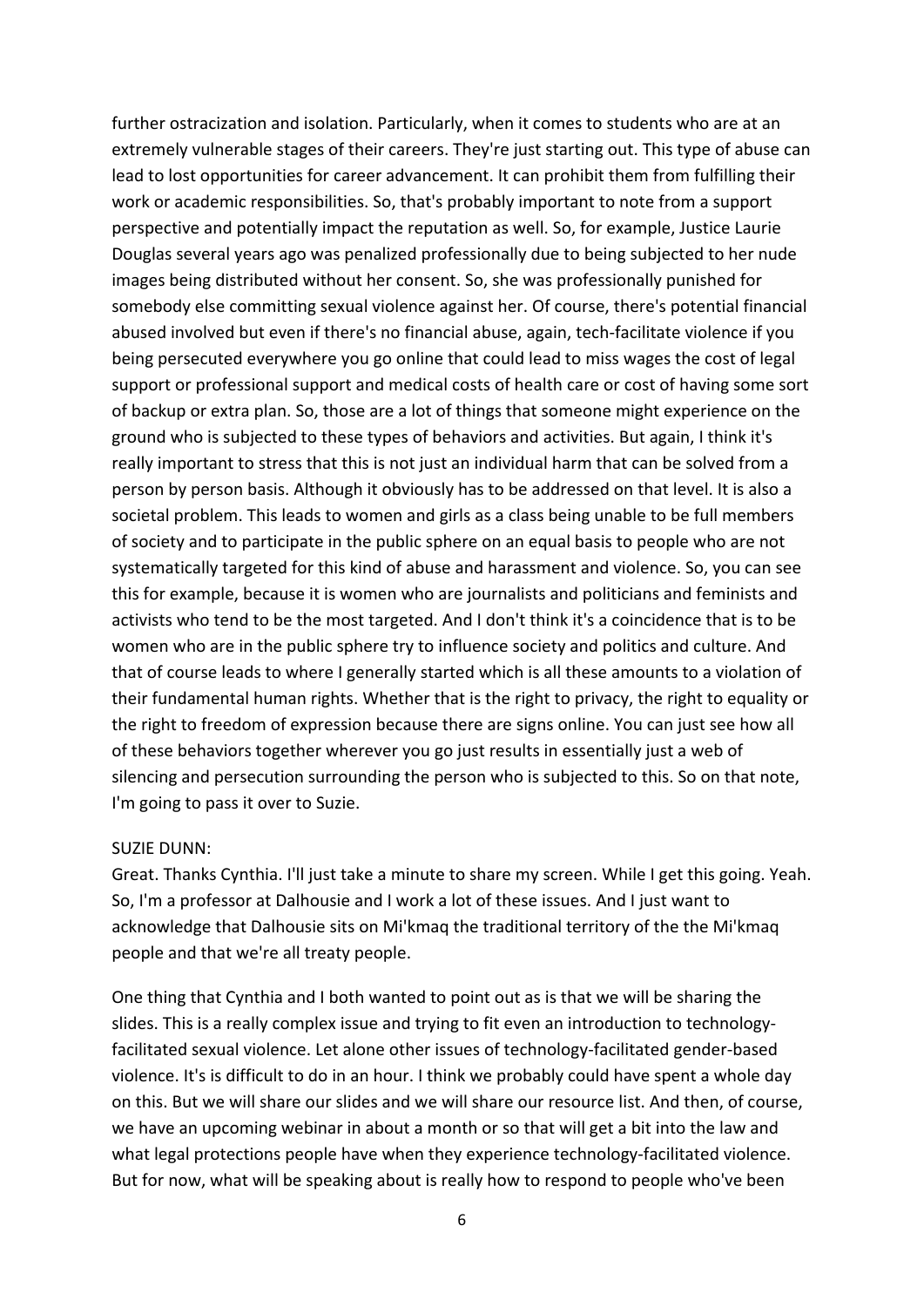targeted by tech-facilitated violence. And we've heard this quite a lot from anti-violence organizations, transition houses, different support workers that they're starting to hear more about how technology is influencing abusive relationships. Is coming in to the organizations that they're working for and people are asking for help and sometimes they don't know what it is or what to do. And so this portion of the presentation is gonna be focused a bit on what to do. Some helpful tips and tricks. We'll talk a bit about how to identify the harms, how to document them. With many forms of tech-facilitated violence. Particularly with nude images, people want the content taken down. We'll talk a bit about getting content removed. And then safety planning around tech-facilitated violence which is a different experience. And then safety planning around intimate partner and violence that involves a physical violence. But one thing I think is important to remember is that when we're talking about safety planning it's really gonna depend on whether someone's in a relationship where their partner might have access to their device. So, this can include family members, friends, roommates or family. Because often in those circumstances they may be able to put content on their devices such as Stalker where they might be able to get around two factor authentication because they've got the device on their hands. And then in some cases they're being monitored in a way that's different then if it's a stranger or an acquaintance who's perpetrating the violence. And it's important to be aware that because technology always leaves a digital footprints. That whenever you're working with someone who's experiencing some sort of technological based harm then you consider how this content might be redistributed. Whether someone might be monitoring a phone or monitoring their computer. Because even when looking at ways to help them it might trigger more abuse that the person who's monitoring their device can actually see what's happening. And also some tricks like asking someone to change their password that might not be effective if they're, for example, in an intimate partner relationship where they're forced to give up their passwords by their controlling partner.

One thing that Cynthia was speaking to that I think is important is really to avoid victimblaming and focusing on a survivor-centric response. You know, for example, when we think about nude photos I think the new form of victim blaming in the way that often women who are dressed with short skirts were told that they were provoking sexual violence. Now, when people take nude photos or even post fun cute photos of themselves online and then they experience sexual harassment or have those images released without consent they're often blamed for taking those images themselves. And what we know is that taking nude photos and sharing sexual content is a normal part of many healthy relationships. People shouldn't be blamed for expressing themselves sexually in digital spaces. It's also important to remember that online harms should be taken as seriously as offline harms. We've heard repeatedly that when women go to police and when people go to their schools or report to official organizations they're often told it's just happening online. They shouldn't worry about it. No one's being serious. Even one of the things is as harmful as death threats and rape threats. So, it's important to take those issues seriously. And stalking is something that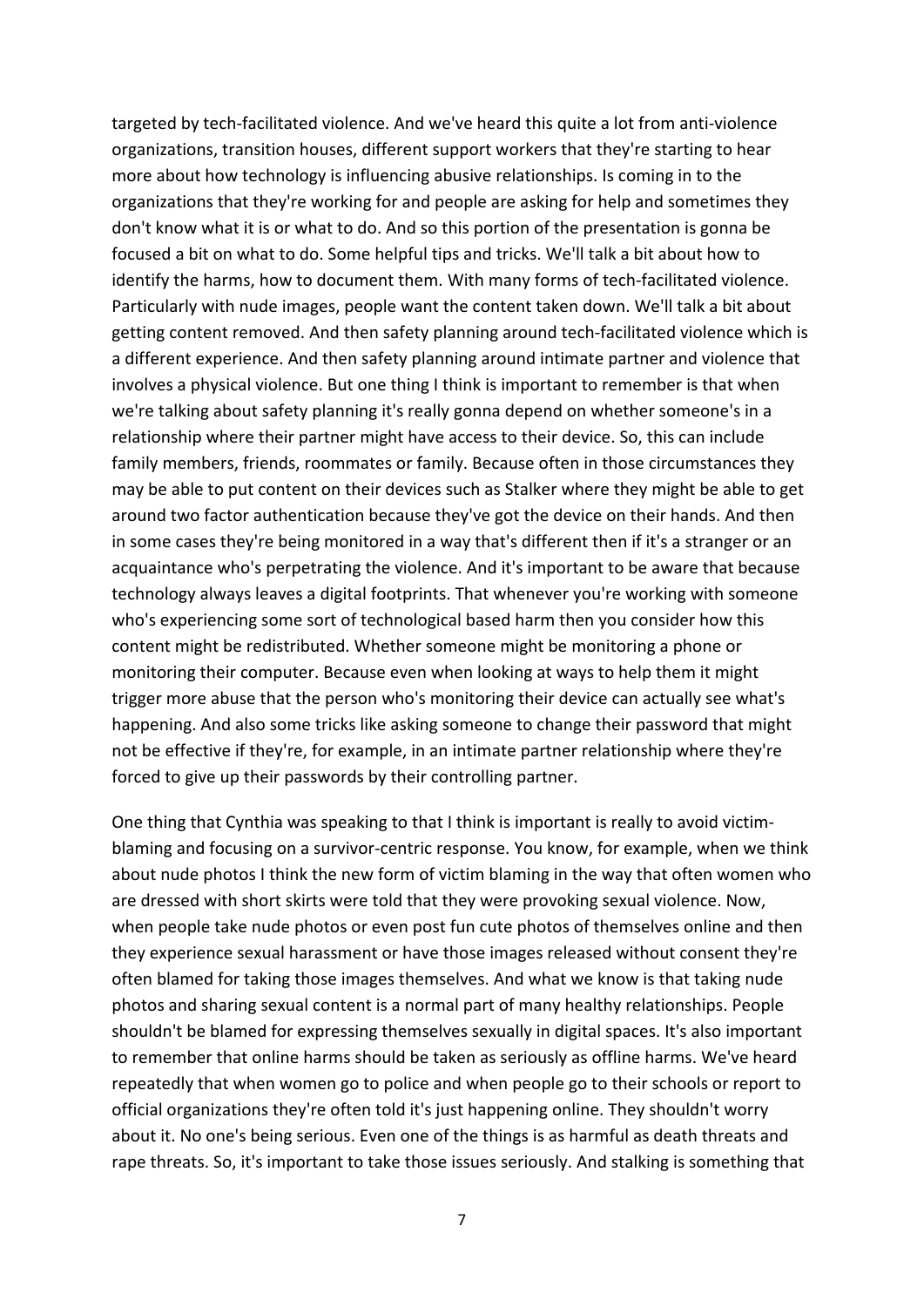occurs very easily through technology and so, often someone will come in and they'll say things that might sound paranoid to some people. They say, I think I'm being tracked. I think that someone knows where I am. Is listening to my calls. But with technology this is possible. And so it's important to take those things seriously. And it's especially important to make sure that you're not asking other victim or survivor to stop using social media, to stop texting, to stop emailing or to stop going through digital spaces, for example, don't go to the classroom another person sending the messages or stop using their Instagram. I think it's an unrealistic response especially during COVID. We all know our lives are online these days. And also it's putting the responsibility on survivors when really the responsibility should be on the abuser to stop their behavior.

With intimate images one of the things that you may want to ask is you have images been captured because they've been taken by a person and shared or are there possibility of there being images that are recorded on computers or phones? One thing that we've heard and seen data on, and I think is common on university campuses, is that people will leave their computer up and it will look like the computer's off but it's actually on and they'll film someone sexually and people can do this with their phones as well. Often this will happen during oral sex where someone will use their phone to record that without the other person noticing. And so sometimes sexual images are captured without consent. So, thinking about the different ways that images could be captured. And if someone has a copy of the image there's certain ways that you can look to see whether that image exists elsewhere online. For example, if it's been posted on pornography websites. So, you can do reverse image searches on the internet using Google. And you can also put Google alerts for a person's name. Often, when someone's experiencing online harassment or abuse people are putting their name with the content because it's part of the reputational harm. So, if someone's sexual image is posted and their name and their university or their workplace it amplifies the harm. And so by having a Google alert it can help show when content is coming up about a particular person. It's not perfect. It's not going to show every time someone tweets someone's name or if they spell their name slightly off, but it can be helpful. So, for Google Images, you can just actually drag and drop an image into Google Images. So, for example, this is a head shot of mine. If you drag and drop it into Google Images it'll show where it shows up on the internet. So, for me it showed up on my website. It showed up on uOttawa website where I used to teach. And so that way you can find out other spots where that image might be on the internet to help figure out where it might need to be taken down.

This is a Google alert system you can just put in your own name and then it will pop up alert. So, if you have someone who's harassing you and posting content about you online this might be a helpful way to find out if more content is being shared.

A lot of people wanna report to social media to get the content taken down. And this seems like a simple process but it's not always very simple especially if you're a support worker. So, there's a lot of media safety guides that help explain what social media companies policies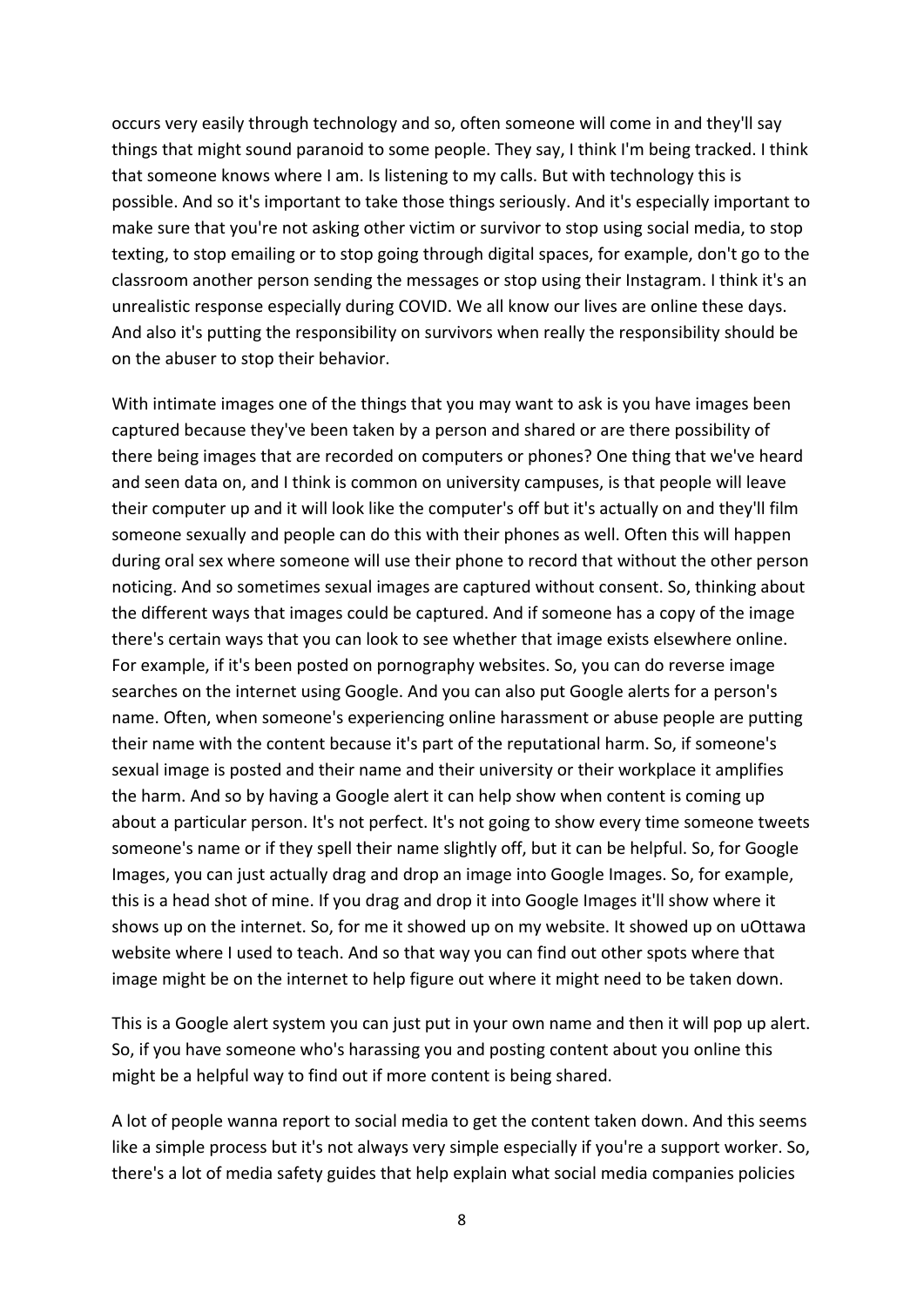are and what the reporting mechanisms are. And what we're sharing that in the resource document that we'll be giving you and so those are helpful things to become familiar with when you're helping someone. But it's important to document the contents before you take it down. This is especially important if you may need this for a report at the university for misconduct or if you want to report it for legal reasons.

So, documenting and logging abuse. You can keep track of this in various different ways. So, what time when it happened? what app was used? This information can be very important as well, too. If you're not sure who is the person who might be sharing sexual images or sexually harassing you on the internet. Because you might need to keep track of what accounts that's coming from even though it might not have a person's name on so that later on that might be able to be investigated differently. And there's many organizations who provide helpful kits. I'll be mentioning the BC Society of Transition Houses many times in this presentation because they're doing some of the leading work in Canada on tech safety. And if you go to their websites and look for their safety web page they have many resources on how to document evidence, on how to support victims and how to get content taken down. And really practical tips on how to document content and then also how to get it taken down. So, I really recommend that you look to that website in particular. Often, abusive partners will be tracking someone's whereabouts, tracking what they're looking at, tracking what they're doing. So for example, if someone's experiencing sexual violence through digital means or harassment through digital means they might be searching for where to get help. It's important that they know that their internet history might be tracked by their abuser. And so it's important to either recommend they use a computer that's not their computer or find ways to visit using a private or incognito mode. And if they're not able to do that, to learn how to selectively delete their search history so their partner won't know that they're looking for help and the ways that they are looking for help. Even looking up something like the campus sexual violence support people that might show up on their internet history and their abusive partner might find that. Which can lead to additional abuse. Particularly after someone's left an abusive relationship or is getting away from someone often there will be shared accounts or for example, someone will use their partner's computer to sign in to their email. And so you want to make sure that this person that you're helping has signed out of all of their accounts when they're done using them. And there's ways to look into your accounts to see if someone else is getting access to them. So, going in and making sure that other people don't have access. And if they do you can actually delete and remove. And again, we're not going into too much detail today. There's a lot of videos out there that show you how to do this including some on BC Society of Transition Houses as I mentioned before.

Location tracking is a new form of abuse that we see in intimate partner relationships. And so, we'll see things that Apple AirTags have come into media attention recently for causing issues. Because if you pop this little tag into someone's bag they can find out where you're going. So, helping someone who might feel as though they're being stalked or tracked by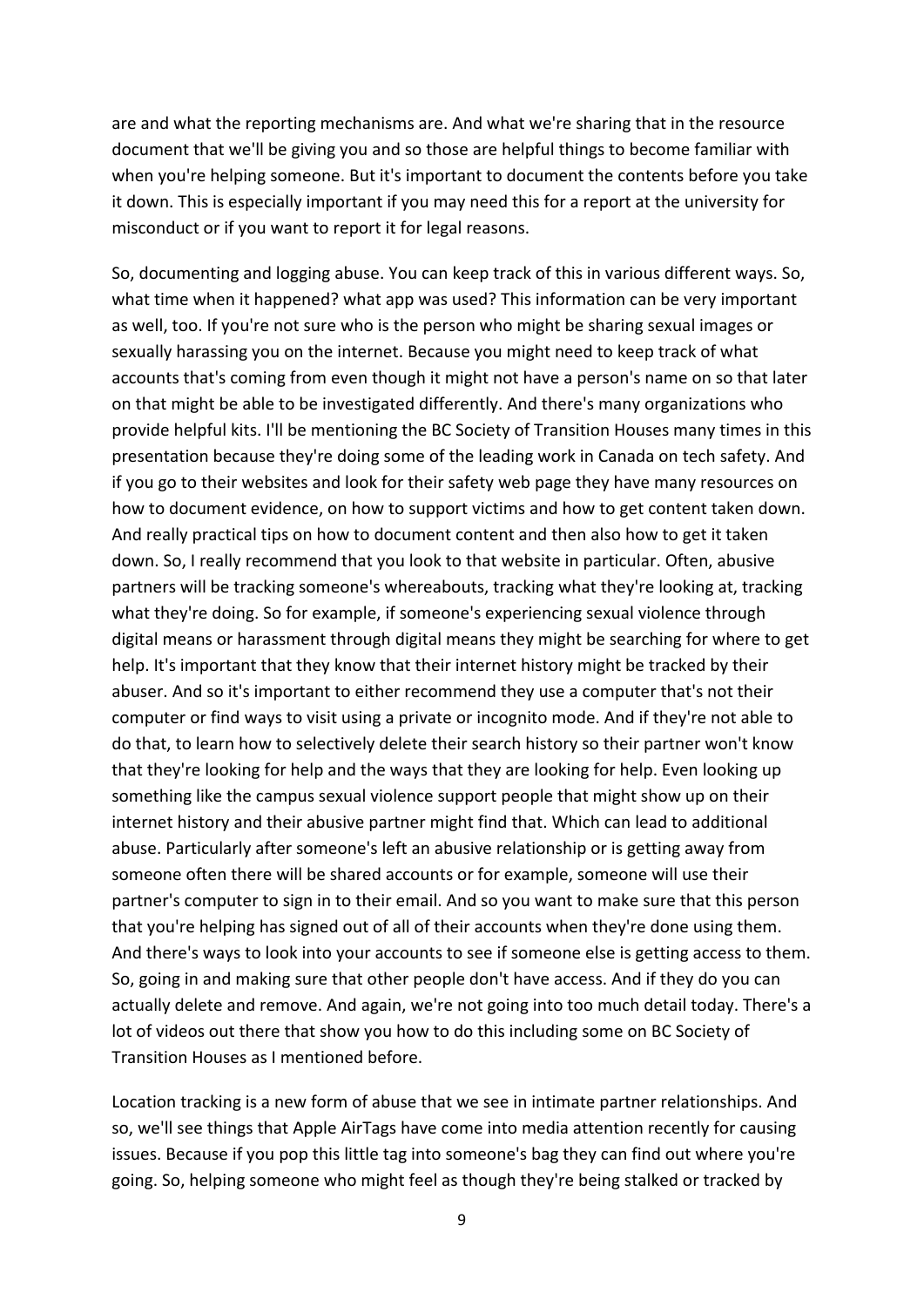learning how to identify where these tags are helping them turn off location tracking on their devices. And there's certain features like Find My Phone that abusive partners can use to track where someone is. And so, learning how to turn those features off and helping people turn those features off is an important skill set to gain. And so this is just an example you can see on this phone. This person's turned it off so the location is not happening on the App Store and only on Bumble or the BusBuddy when they're using it. And so you can go down through all the different apps and change location setting on them.

When people take photos of themselves and photos actually include quite a lot of metadata. And so what that means is there will be metadata it's just kind of code or information in the back of the photo that if someone has a copy of it they can look up the metadata and it'll often show the location of where someone is. So, especially if someone's trying to avoid another person and they're posting photos of themselves on the internet they're gonna wanna make sure that they remove that GPS location. Otherwise, someone will be able to take that photo. Look at the metadata and figure out where that person is located. And so, if someone's trying to avoid an abusive partner and this is an important thing to learn how to do to make sure that your information isn't on your photos. Social media companies strip that information when photos are posted but just an important one to have if someone's got a website.

Again, hidden cameras and trackers or something that we're seeing more commonly among younger people especially secretly filming sexual activities. And so having conversations around being more cognizant of where there might be hidden cameras and the risks that come along with that. Of course, you should never victim blame anyone who might be in a position where they're being filmed without their consent. But there are some different devices that can scan for hidden cameras especially if there's a camera hidden in a person's, for example, in their dorm. And if someone might have given them a radio or given them a gift or some sort of device that has a hidden camera in it there is technology that can help you detect that. Especially if it's Wi-Fi enabled. Often, these hidden cameras are Wi-Fi enabled so that the person can then download the content.

Our phone plans and shared accounts. If someone has a shared phone plan and then they break up with their partner their partner can still see who they're calling and what their records are. And so making sure that people who are leaving abusive relationships get removed from phone plans and shared accounts. And there's some things that you just don't think about, sometimes people will have their fitness tracker linked to their partners devices that can show where they are. You'll have cloud storage. You forgot that you shared or gave your partner access to. And especially if your photos are automatically loading up onto your cloud storage that may give them access to intimate information such as nude images or if you're in a new relationship with someone and you're texting and those texts might show up in cloud storage. So, making sure that those are disconnected and learning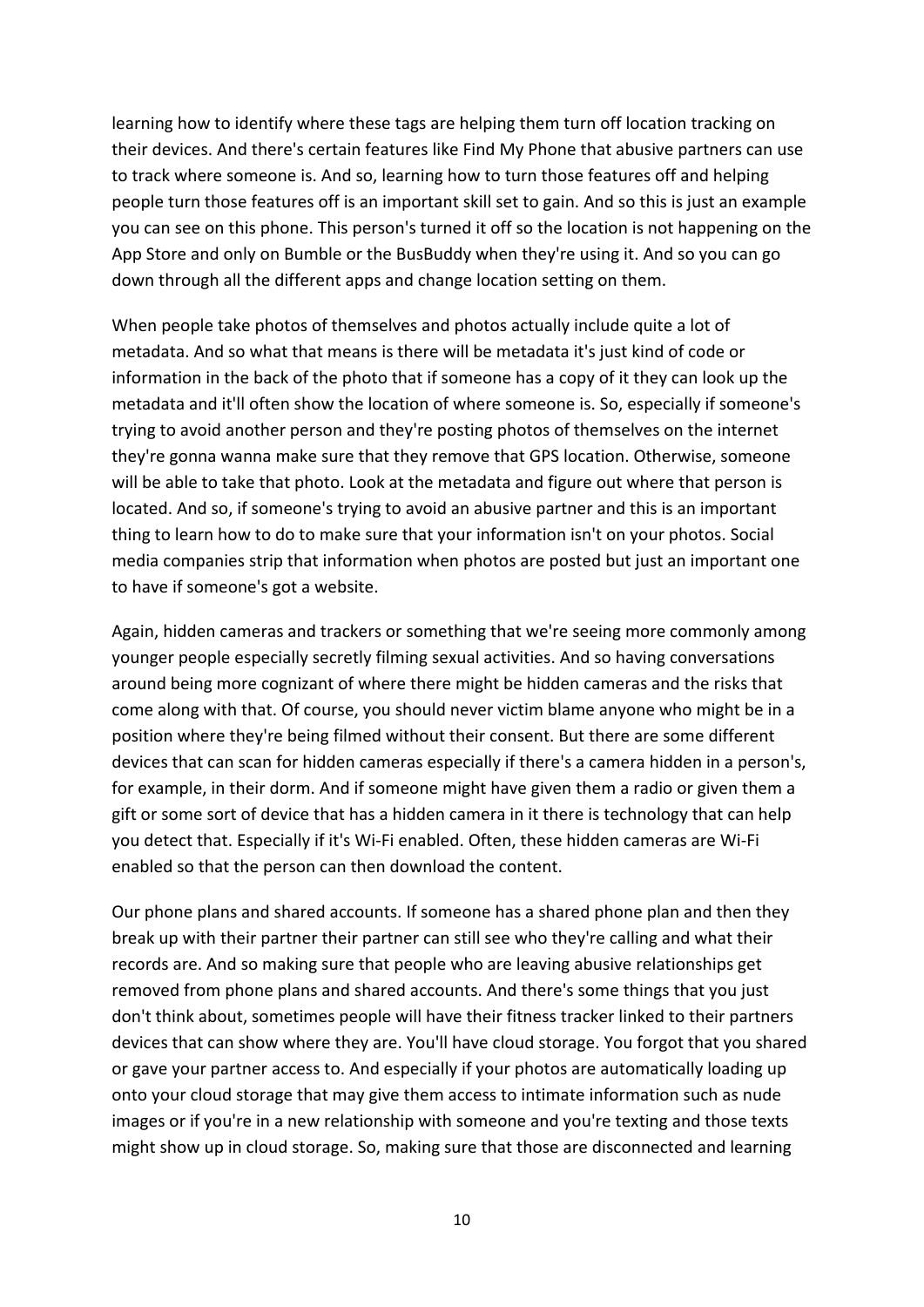how to help people disconnect those accounts is an important skill set to have as a support worker.

Again, trusted devices and check ins going in and making sure that you disconnected any trusted devices so that they can't access your email on their computers or their phones anymore. You can check things like last account activity that'll show where the account's been accessed. Even look for unusual IP devices or IP accounts that have access to it or other devices that aren't that person's computer or cell phone.

And so here's an example of what it looks like. This is an example from a Gmail account. So, you can see it's the same IP address whether someone's at home using their mobile phone and their computer same IP address. And also there's a funny one here. And so the mobile phone that might mean that they're at someone else's house. But if they remember where they were at 9:30 a.m. And they were at home and someone else's IP address is showing up on their email it means that someone else is accessing their email and might be able to gain access to their private information. Stalkerware is one of the trickier ones. It can be really difficult to know whether it's on a device or not. We've added a link to the clinic to end tech abuse which is a fantastic group out of the United States that works and can help people show whether stalkers on someone's phone. Someone is concerned that Stalkerware on their phone or their device you've got to be very careful on how to look for it. Because essentially what stalker does is it shows people chose the person who has the information being sent to them what's happening on the phone. So, if you start fishing around on the phone trying to find means to take the stalker off it'll alert the person that you're aware of the Stalkerware is there. Which can lead to additional abuse if the person overreacts thinking that they've been caught. Have encouraging people to have strong passwords. Again, this will depend on whether they're in a relationship where they might be forced to share their passwords. But if not there's all sorts of tips and tricks which I won't read them all out here. But using long sentences rather than words to create passphrases using password manager accounts are good safety tips for people.

On social media, it's important to turn off location services if someone is dealing with someone who is sexually harassing them or stalking them. For example, I'm asking their friends not to tag them in photos not to tag their location in photos. Not to allow random people to friend them so that they might be able to get secondary information about a person.

And Zoombombing is something that we've seen quite a bit since the beginning of the pandemic. And so this will often happen for groups that are in equality deserving group. So women, racialized folks, LGBT folks and we've all seen, by the way it's commonly happened where those groups have been targeted and often violent or offensive pornography is posted or racist slurs or yells or sexist slurs or yelled. And so having good zoom hygiene for places where people are organizing and NNEDV's is an organization of the United States.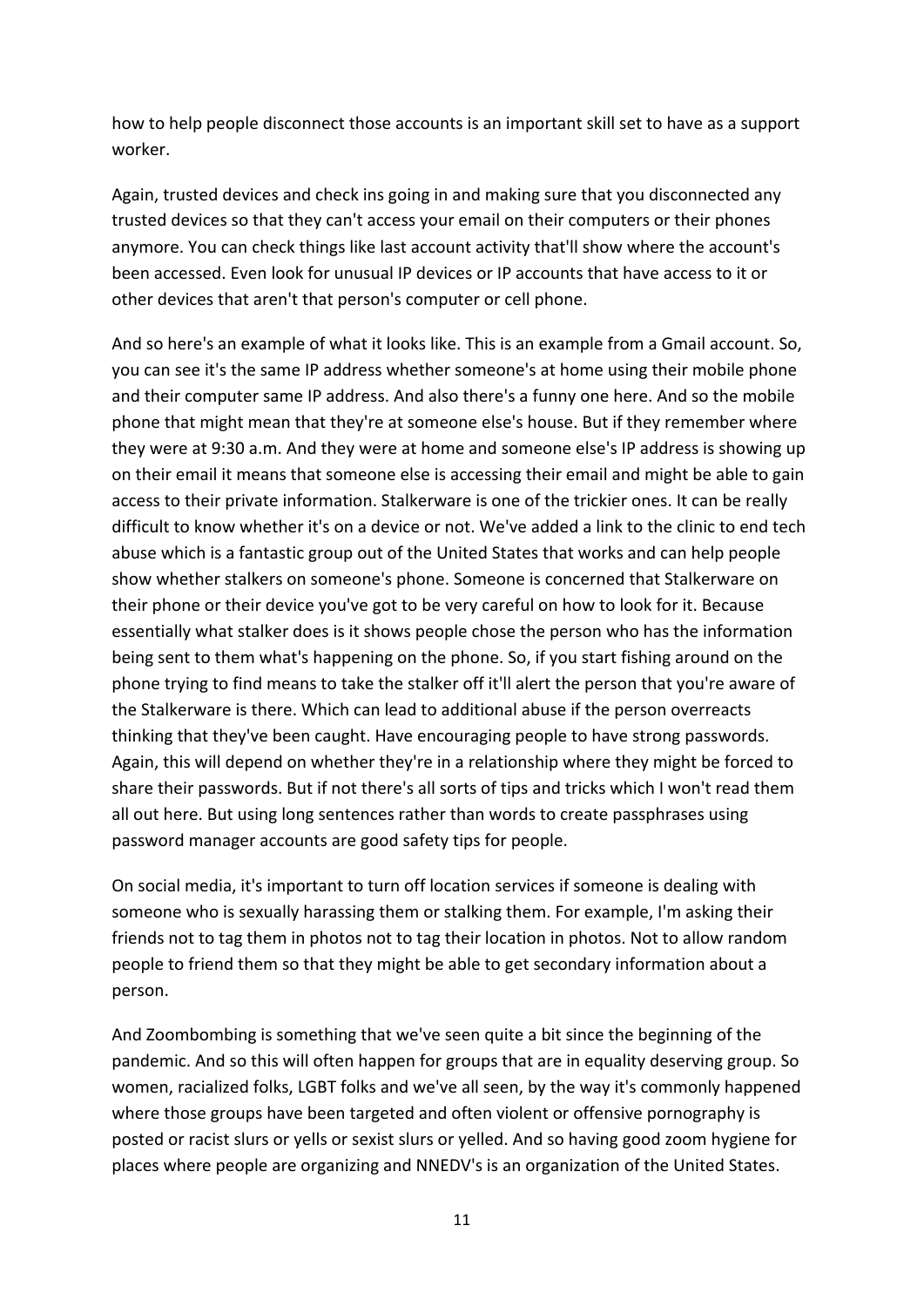And they've got a great toolkit called using Zoom safety, privacy and confidentiality considerations. That's worth checking out if you're someone who organizes a lot on Zoom.

And finally, we'll all go through four quick sections of resources in my last few minutes. But again, we're sharing a resource sheet where a lot of this information is and it links to a lot of groups that will provide more step by step tricks that you can look to. So, for privacy and digital hygiene, this is really helpful if someone's experiencing privacy attacks or harassment from strangers. It's not always as helpful with intimate partner relationships, but it's quite helpful. So, organizations such as the Electronic Frontier Foundation or here in Canada there's organizations that provide these surveillance self-defense tests and you can just go through here and it'll show you different ways to help protect your device or your accounts.

Documentation. Again, as we were saying, it's helpful to have documentation. This is a sample from another organization as well not without or without my consent. It helps to show people how to collect evidence. And then for removal guidelines many harassment organizations, heartmob it's an organization that helps people who've been harassed. They'll have really helpful guides on what the social media, safety guides and content removal guides are. That might be helpful for people who are doing frontline service work. And might be a bit more clear than what you see on the actual website themselves such as Facebook or Instagram.

Safety planning. I highly recommend going to the BC Society of Transition Houses. Over the last few years they are producing a lot of extraordinary work and often speaks to Canadian laws but has very practical safety guidelines. And some that are easy to use checkboxes if you're working with someone on how to do safety planning. Because doing safety planning for how to avoid sexual violence and how to avoid intimate partner violence or other forms of gender-based violence there's some good tips and tricks on those websites. And they've got really handy videos to watch as well. So, if you've got time make sure you don't miss out on that resource. And there's laws and direct supports. So, depending on the province that you're in, Nova Scotia has an organization called CyberScan. But people who've been targeted with intimate image distribution can call and get direct support. It's one of the things that Cynthia and I have been advocating for for a long time is to see more of these organizations across Canada where people can get direct supports. But if you're interested in learning about some of the criminal laws that apply to tech-facilitated violence the Equality Project is a fabulous project that has a criminal law database and shows all of these these legal issues. We'll also be doing a presentation in about a month. That will go more into detail on what laws apply here in Canada to this type of harm. And finally, education. A lot of people don't know what these harms are. What the terminology means. And how common it is. And what all the harms are. And these are a few reports that I think summarize the issues quite well. Installing fear as a recurrent stalker where technologyfacilitated gender-based violence is an overview that I wrote generally on these these issues. It's good how to talk to Twitter and free to be online are ones that show statistics of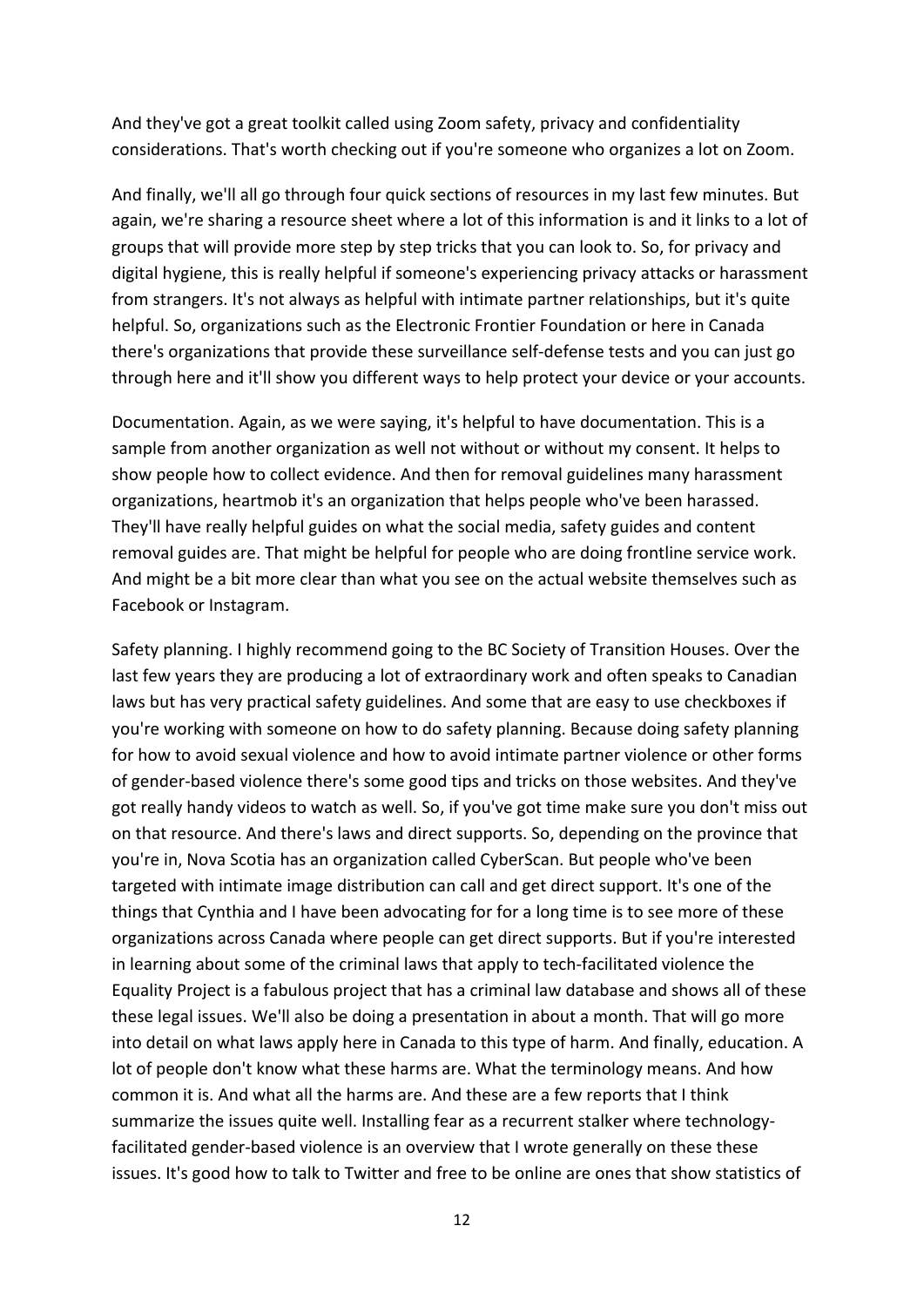what these harms look like and how equality seeking groups are deeply impacted by it. This image-based sexual abuse study is one of the most comprehensive studies that's been done globally by some of the world leaders Nicole Henry, Clare MacLean, Asher Flynn, Kelly Johnson, Anastasia Powell. These are these are real heavy hitters in this area. So, I recommend reading that study if you're really interested. And then Cynthia wrote this report deplatforming misogyny. That is a great explainer on many of the laws and especially how social media companies should be held responsible as well for some of their role in the harms that are experienced on their on their platforms. But thank you so much. I think we still have about 20 minutes for your questions and we're happy to take questions and answer what we can. So, I'll just stop sharing the screen here and bring it back to the group.

# ROBYNNE DEVINE:

Awesome. Thank you. And just an invitation for anybody who wants to either put a question in the chat or if you want to ask your question about just maybe raise your hand so that we can manage that.

SUZIE DUNN: I think we've got a hand up.

### CHELSEA CORSI:

Hi, is that me?

(CROSSTALK) Hi Robynne, it's Chelsea Corsi not sure if you remember me? Nice to see you again.

ROBYNNE DEVINE: I do. It's great to see you.

# CHELSEA CORSI:

Thank you so much for your presentation. I'm Chelsea. My pronouns are she and her. And I'm joining from the Tkemlups te Secwepemc within Kamloops today. My role is I coordinate the Wellness Center at Thompson Rivers University. And I'm also here with a partner of mine. We were working on a consent cafe project for high school students that were partnered with our community on. But I really want to thank you this is there's so much information here. But it's quite fascinating because what I'm finding and I'm taking my role as wellness coordinator, especially during COVID last year, a lot of our student leaders were working from home virtually. And we tried to get involved in Instagram lives to connect with our followers and it was quite fascinating. And one of my colleagues was doing it from student life and we started noticing like the sexual harassment just starting on the chat. And my colleague was interviewing someone for a live about something and was just continually but in that moment she didn't know what to do. She thought I should just keep going. Her response was kind of like this let me keep going. But it prompted some conversations from our campus about, Well, what do we do it for having students in these spaces and places?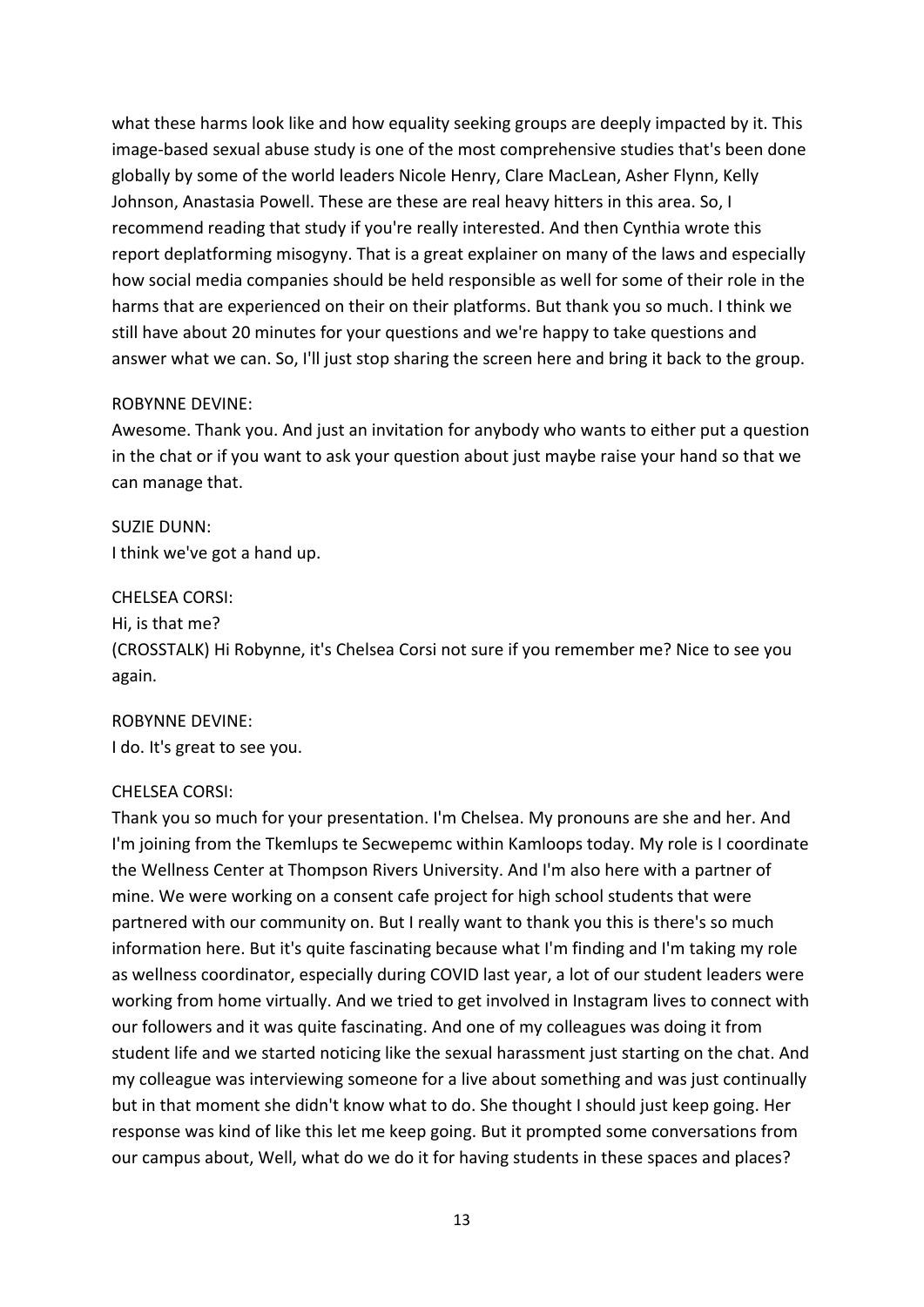They're representing our university. And it primarily happened to female identified students. And so we actually had a situation on our end with my team and we had a plan. So, we had a plan. We had an extra student on. We had the two students reading the live. And so, it happened. These students started being sexually harassed. So, our quick plan was we documented. We stopped the chat immediately. We stopped the live immediately. We had...The show must not go on, right? We don't have to keep going because we think we need to. But something I also did was I did contact the RCMP. Which none of the my colleagues had done. And what they were saying to, and you may have seen this I was curious about this, is that they said that there's often algorithms. It might not necessarily be like a person behind it but there's some sort of set algorithm that starts sending these messages so it can't be traced back to a certain person. So, I guess that's just my quick story. But my my what kind of questions around do you have any kind of evidence informed practices around in those types of situations? What should be done? And then secondly, if it is some sort of manipulated computer system like how do you actually stop it? Or find the culprits? Or like is there a process for that? Thank you.

#### SUZIE DUNN:

Yeah. No problem. And I think what they were getting at they're probably suggesting they're bots. And so like bots or these kind of pre-programmed sexual harassment things. So number one, I think it's too bad that that you were brushed off and told that this was probably bots because they very likely could have been people. And ultimately, it can be difficult to identify who is the person who's attacking because it might not, you know, unless it's associated with their student number or their student account you might just end it. It might just be like hot guy 37 says this. And so in those moments it can be difficult. But if a crime has been committed it is the job of the police to investigate and to determine who this person is. And they can do that through tracking their IP address or making requests to Instagram and finding a way to link the account to the IP address that's probably affiliated with the person. So, it is the job of law enforcement to assist in those circumstances. But we do hear this that often people are brushed off. Unfortunately, a lot of the strategies around making these spaces safe is limiting who can talk. And it's unfortunate, right? Because here we wanna talk about whatever it is. We wanna engage with people. We wanna have women speak. We wanna have racialized people speak. What we see is that often we'll get racist or sexist commentary coming in. And so some of the strategies that you can do around that Instagram Live is more difficult. But for Zoom, you can have it's only people from the university can come and they have to sign in using their official accounts. Or you can make the decision not to have chats. Sometimes in the work that we've done we've had some presentations where we don't allow recording so that people can speak freely and that there's not concerns around that. But there's there's a variety of safety strategies that you need to take into consideration when doing this type of work. And it's really unfortunate that these spaces that are supposed to help build community can be turned into spaces of harassment. And I'm sure Cynthia probably has some excellent advice to share as well.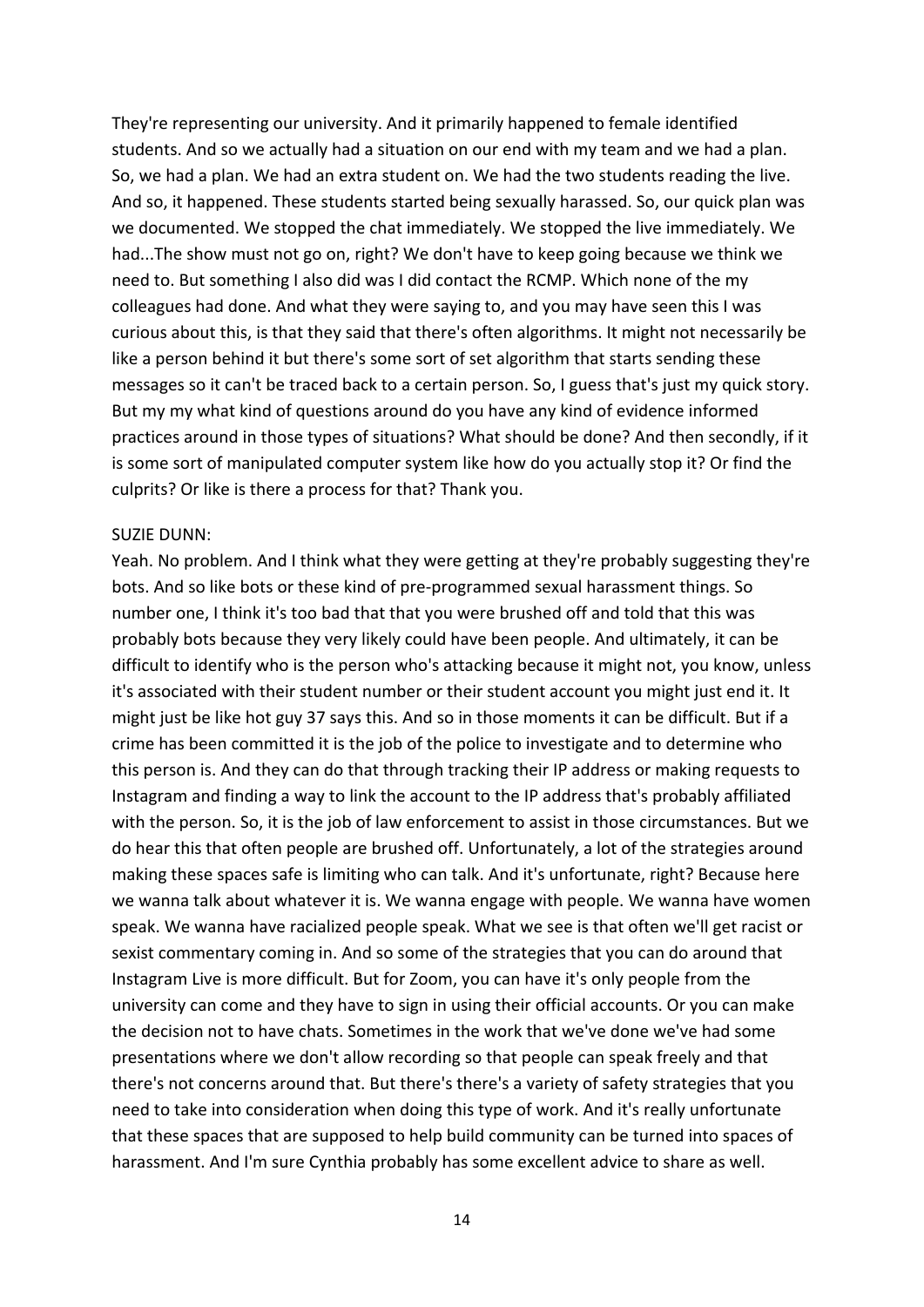### CYNTHIA KHOO:

Well, I was just thinking it is a sign of how unfortunate things are. As much as we emphasize not telling people just go off the platform. My first thought was, unfortunately, it doesn't seem like Instagram gives you the level of control needed to prevent selectively harassing comments while still adding other comments go through. On a practical level. I know YouTube does have a similar feature where you can have live conversations with people commenting. And I've never used it myself but it would be worth looking into to see if there's a way to moderate it more than Instagram one. It might actually be called YouTube Live. But it's very similar feature with maybe more content moderation features. And then what you said about... So, where they said it was algorithms. I tend to be a bit careful when it comes to attributing technological causes depending on how much of technical expert the person is. Especially because technology uses so much these days that you get people to think like nothing as the algorithms and you get other people thinking everything is the algorithms, And this tends to be a lot more work needed just to make the single distinctions between what is actually happening. So, for example, like Facebook is not literally listening to our phones. They just have such an extensive advertising and tracking system that they may as well be listening to your phone. So, I mean neither is good but only one of them is true. And so in this case, when it comes...I mean, if they just set the the algorithms that could affect any number of things. One, it could have been standards that have been set up to troll people. Although, I actually am not familiar with that condition Instagram Live. They are definitely rampant on Twitter with like disinformation botnets adding there.

Which other researchers, one of the disinformation states have been tracking. They also could have just meant algorithms in the sense of all of the social media platforms. Facebook and Instagram which is now owned by Facebook and TikTok based on algorithms that are optimized for engagement, right? And so, maybe they meant something like, well, sexual harassment is this "engaging" from the statistical platform's growth perspective. And so the platform algorithm could have trained to promote this type of content. But algorithms doesn't know what kind of content it is. It only matters to humans. And so, they could have also meant it that way. So, on Twitter for example, if you see a lot of people retweeting something because it's a network of abusers. Users who have decided to target a particular person that will tell the algorithm to show it to more people purely by virtue of all the engagement that it's getting.

# SUZIE DUNN:

Well, thank you very much. And the one thing with Instagram you mentioned the one thing that we did learn is, someone said I'm not sure how many slang words you can use because you can go through Instagram and put a bunch of words in that I think will block. And so that was quite an interesting meeting having to sit down and decide, Well, what words are we going to block off our Instagram instead, right?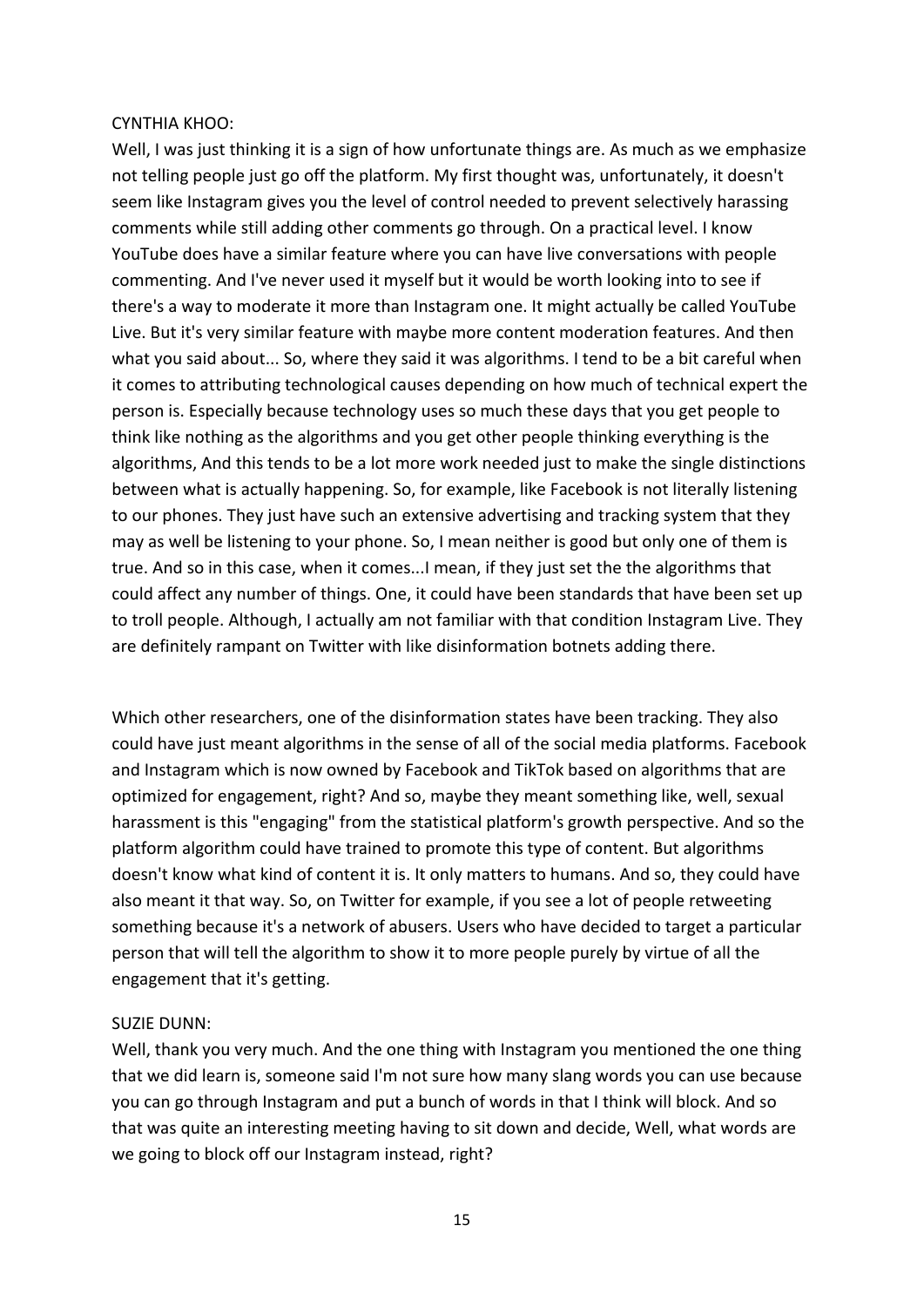## CYNTHIA KHOO:

Instagram gives you the power to block specific words. OK. That's very interesting. Cause Instagram itself has been criticized for blocking words but generally to do with sexual content with consensual adult sexual content or with LGBT content, for example. And the other thing I was going to speak to something you mentioned is when you said, kind of what can we do? Cause at some point it's under control the companies. That's actually why the majority of my research in this space has actually been focused more on the social media companies themselves rather than the actual perpetrators. So, this will come up more in our part two when we're focusing on laws. But the Deplatforming Misogyny report is all about how to hold...I basically skipped over the actual abusers altogether and went straight to what can the companies do? Because they're profiting off of this abuse. They've purposely designed they're not dumb pipes like internet service providers are. They actually designed the platforms and have control over the algorithms in terms of what kind of content succeeds and what doesn't. And what kind of online environments are cultivating.

SUZIE DUNN: Thank you so much.

CYNTHIA KHOO: Thank you.

### ROBYNNE DEVINE:

Awesome. And we have another question in the chat. Maybe I'll read it out. We ask if in your research experience have you ever found for the post-secondary institution in Canada have taken steps to address technology-facilitated sexual violence in terms of policies, strategies and training?

### SUZIE DUNN:

So, there's not a lot of work being done in this area now. We're starting to see more and more of an interest in it. Even this presentation here today is a sign that institutions are taking some interest into it. There's a researcher, I believe, at a Western University named Sean Bell Goss, who's been looking at policies also within the faculty level because it's been interesting as academics were also expected to tweet and exist in digital spaces where a faculty member might actually experience harassment. So, we're starting to see some research in the area and in some movement in the area. Some universities like the University of Ottawa, includes technology-facilitated sexual violence in some of their training on bystander intervention or on general digital etiquette. But right now it seems most universities are acting fairly ad hoc as far as we're aware of. But if anyone in the group does know more about that we'd love to hear any other information that you know of. And something I'm not sure if you've heard of much or. And you're also in the States you might have some interesting examples out of the United States.